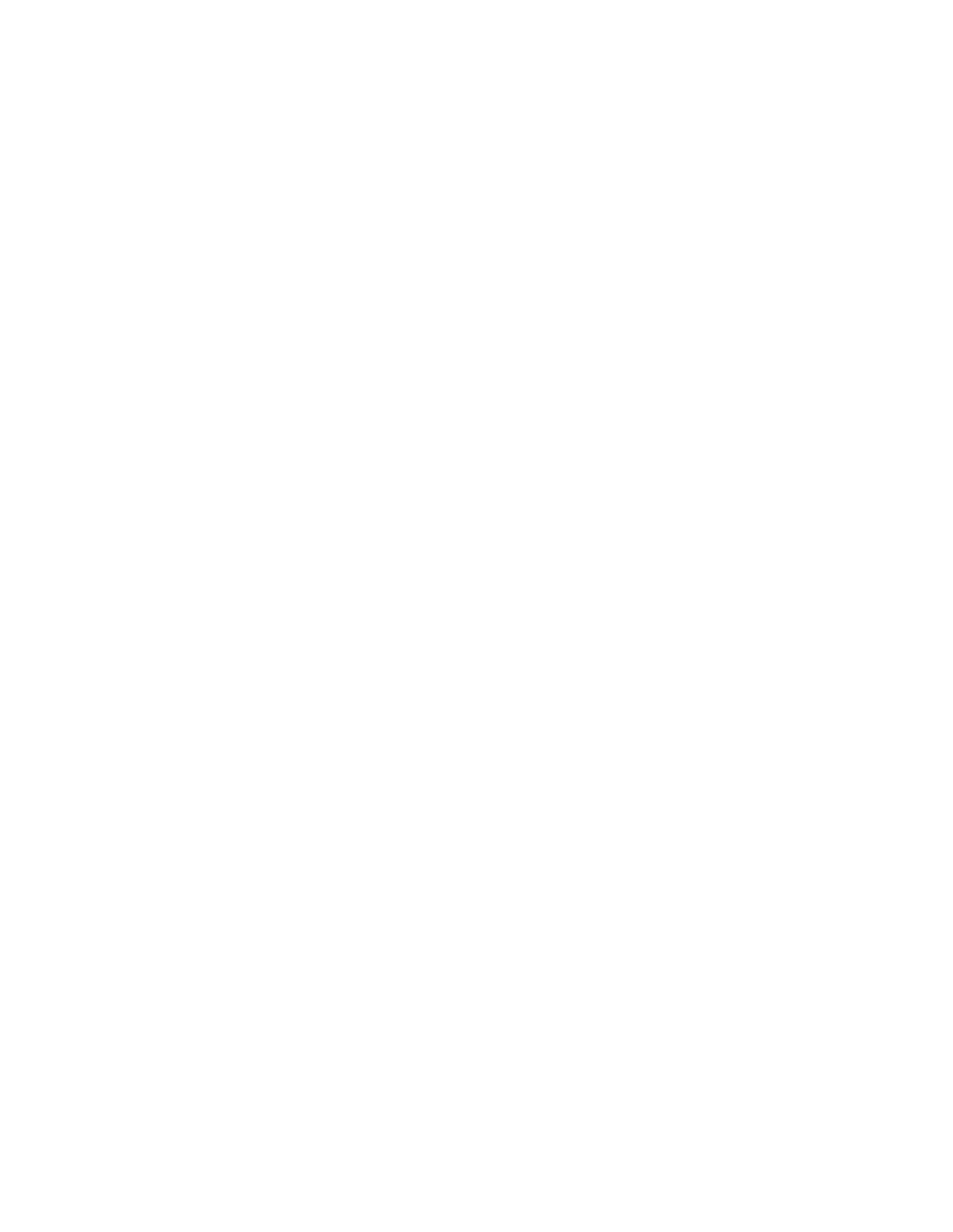## ADDED ENTRIES:

Bergquist, Peter (Peter P.), 1856-1914 Fulk, Martin A., 1854-1933 Johnson, Lewis, c.1864- Jones, Eugene F. (Justice of the Peace) JUSTICES OF THE PEACE--NEBRASKA--HARLAN COUNTY Leet, William A. (Justice of the Peace) MARRIAGES--NEBRASKA--HARLAN COUNTY School District #35 (Harlan County, Nebr.) SCHOOLS--NEBRASKA--HARLAN COUNTY Watson, A. C., c.1859-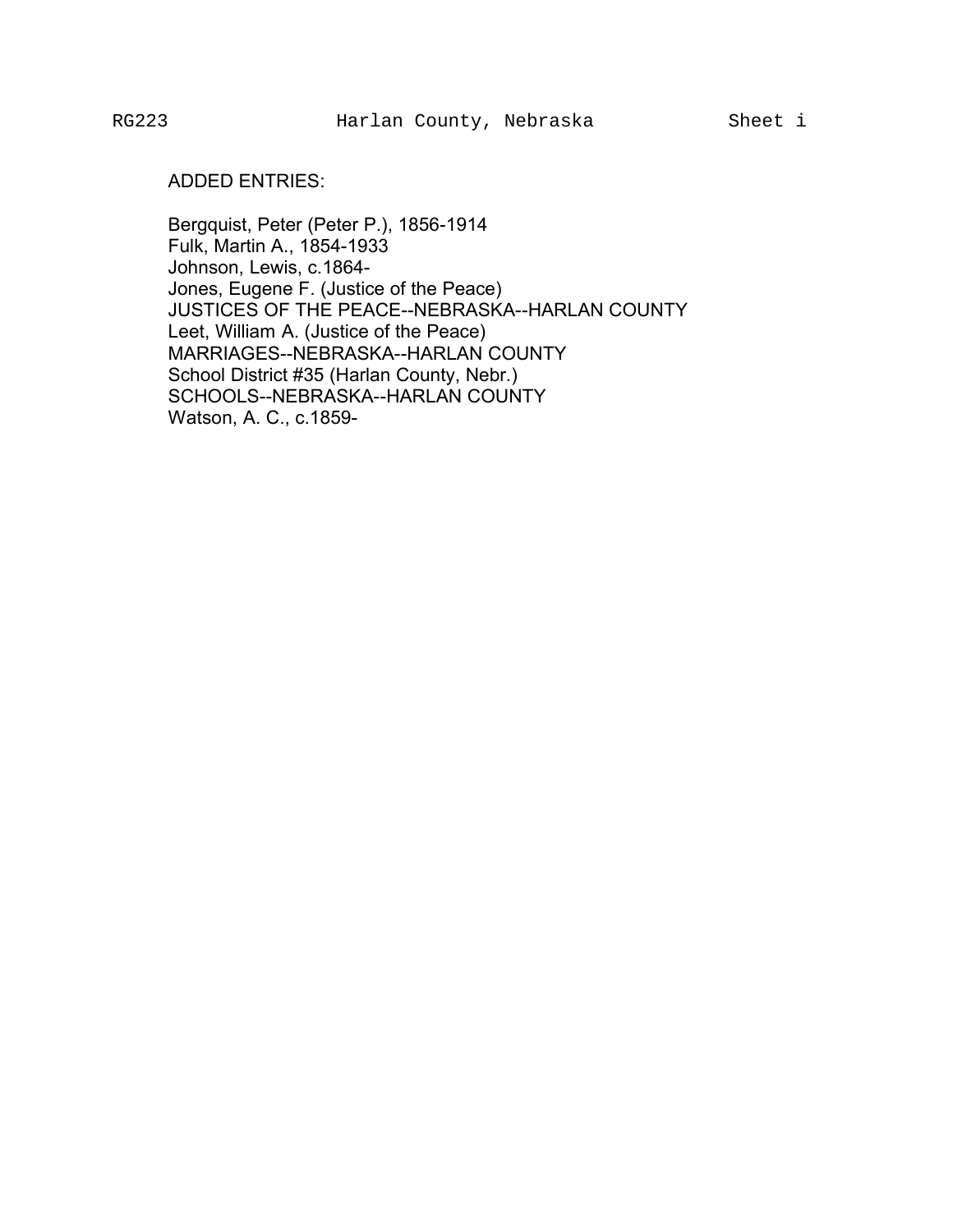#### SCOPE AND CONTENT NOTE

The bulk of official records for Harlan County remain at the county courthouse. The collection is divided into nine subgroups: 1) County Assessor; 2) Treasurer's Records; 3) County Board of Commissioners and Elections; 4) County Clerk, 1873- 1994; 5) Register of Deeds; 6) County Court, 1876-1905; 7) District Court; 8) Superintendent of Schools; and 9) School Districts, 1877-1919.

The State Archives holds records for subgroups four, six and nine only. Subgroup Four, County Clerk, contains the marriage dockets of the county, 1873-1994. This microfilm was produced by the Genealogical Society of Utah in 1994 with the cooperation of the Nebraska State Historical Society and the county clerk.

Subgroup Six, County Court, contains two Justice of the Peace dockets for Orleans and Albany precincts, 1876-1905. These dockets are on microfilm. One was loaned for microfilming by Eleanor Ebsen of Orleans, Nebraska, in 1958 and the other came to the Archives in 1965. The second volume was microfilmed by the Historical Society in November of 1982 and the film spliced to the end of the reel containing volume number one.

Subgroup Nine, School Districts, is divided into one series: 1) School District #35, Alma, 1877-1919. Included are three volumes of Director's Record which contain school board minutes, teachers contracts, lists of school officials, annual reports, and misc. fiscal records. Also included in volume #1 is a school census for this district, 1877-1890. The records came to the State Archives in May of 1965.

#### **DESCRIPTION**

#### SUBGROUP ONE COUNTY ASSESSOR

There are currently no records in storage at the State Archives for the office of County Assessor.

# SUBGROUP TWO TREASURER'S RECORDS

There are currently no tax lists or treasurer's records in storage at the State Archives for the office of county **Treasurer** 

# SUBGROUP THREE COUNTY BOARD OF COMMISSIONERS AND ELECTIONS

There are currently no election results for Harlan County or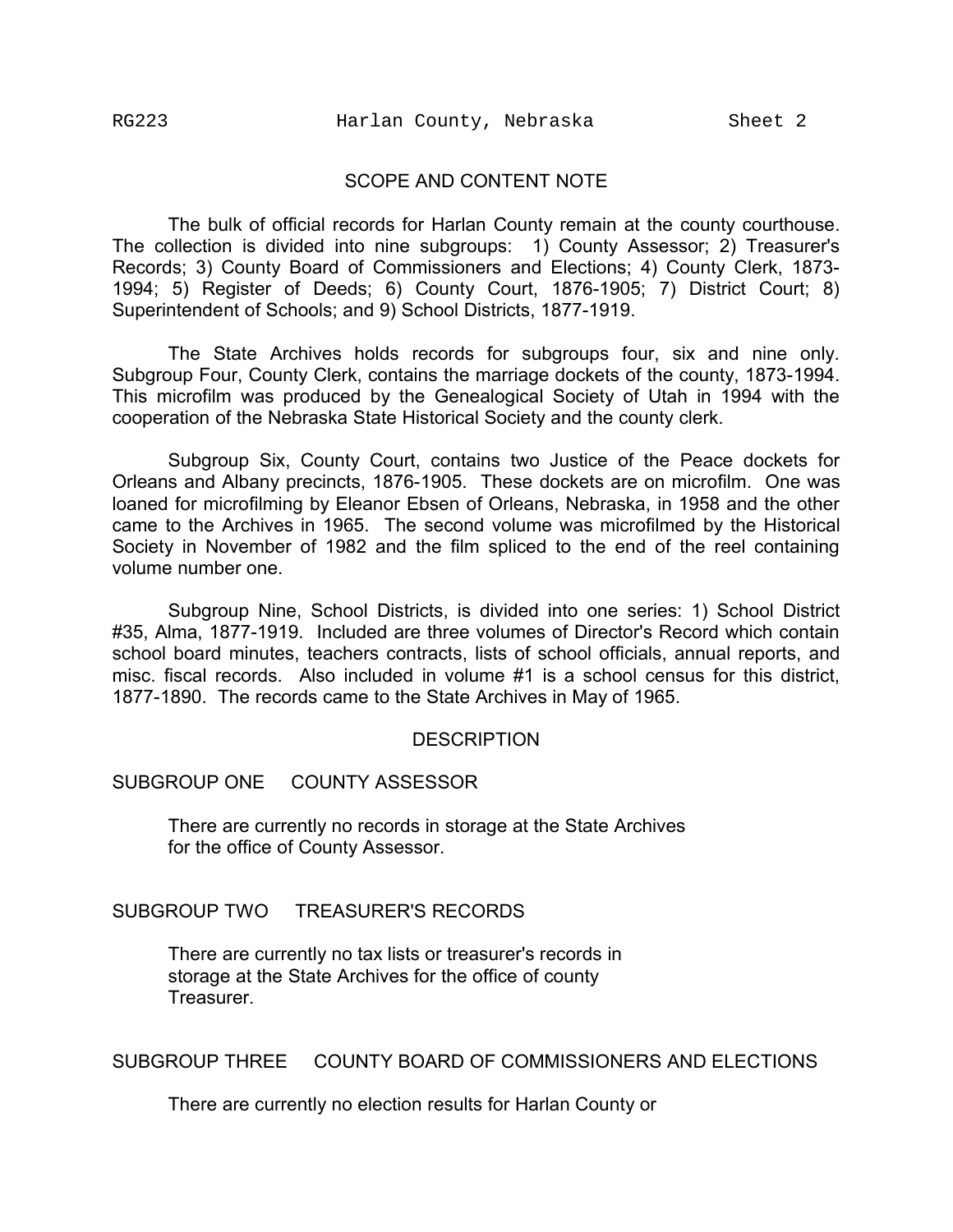records and minutes of the county Board of Commissioners in storage at the State Archives.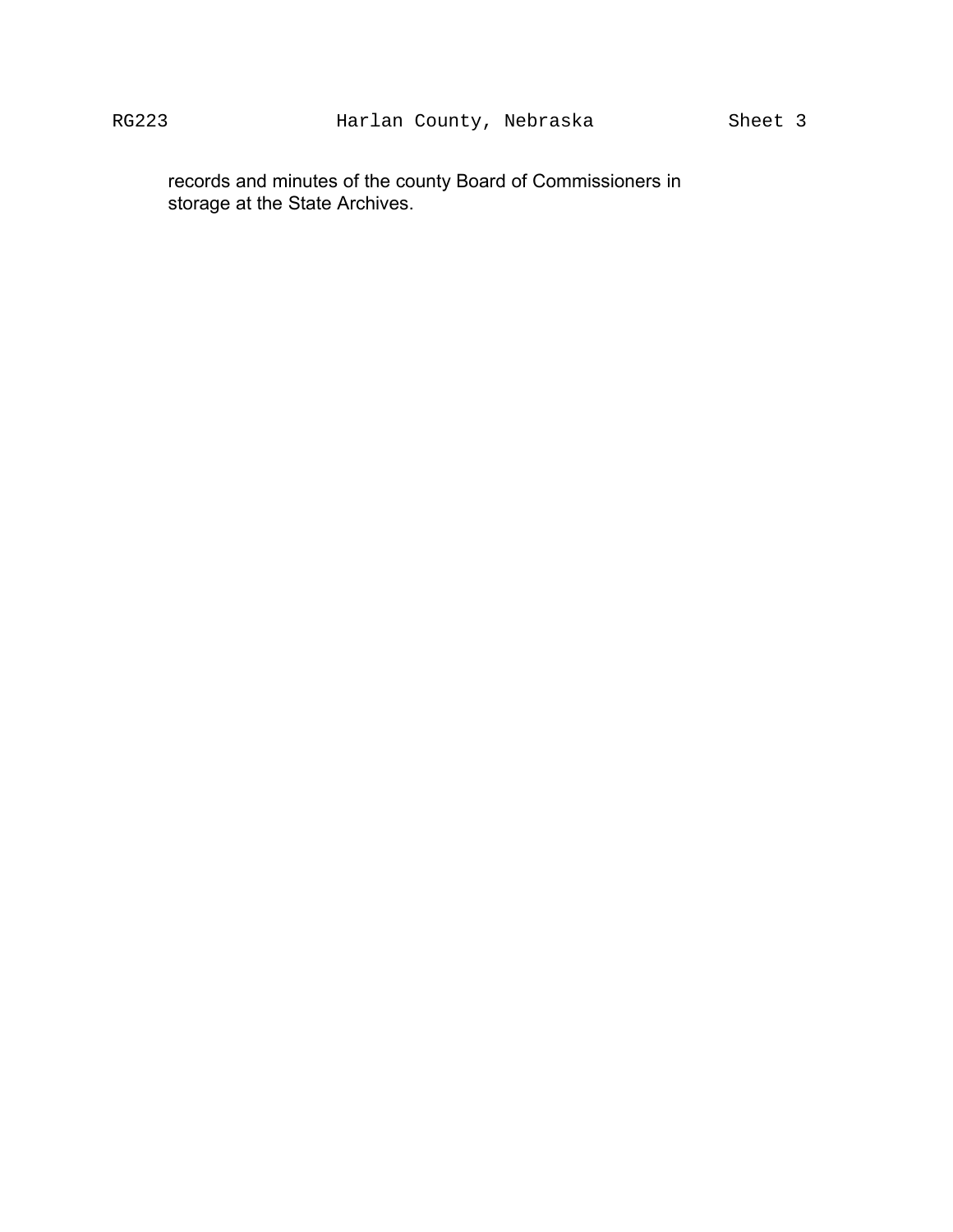film

# SERIES ONE MARRIAGE RECORDS, 1873-1994

Vol. 1 Marriage Docket, Vol. #1 (1873-1884) Index (typed) - names may be inaccurate p.1 (Sansted-Johnson), March 10, 1873 thru p.416 (Darrow-Keith), January 3, 1880 p.415 (Manley-Johnson), June 4, 1884

Vol. 2 Marriage Docket, Vol. A (1884-1888) Index (typed) - names may be inaccurate p.1 (#417), Nash-Tetters (May 14, 1884) thru p.322 (#744), Miles-Schlosser (Dec. 9, 1888)

Vol. 3 Marriage Docket, Vol. B (1888-1894), indexed p.1 (#745), Lockwood-Marsh (Dec. 8, 1888) thru p.396 (#1153), Jarvis-Burt (May 24, 1894) pp.397-400 (#1154-1155) are blank

Vol. 4 Marriage Docket, Vol. C (1894-1903), indexed p.1 (#1156), Adams-Patnoe (May 26, 1894) thru p.636 (#1782), Sohus-Pate (Oct. 21, 1903)

Vol. 5 Marriage Docket, Vol. D (1903-1910), indexed p.1 (#1791), Paulson-Carlisle (Oct. 21, 1903) thru p.638 (#2424), Thrasher-Gammel (June 29, 1910)

NOTE: No Licenses #1783-1790

Vol. 6 Marriage Docket, Vol. E (1910-1918), indexed p.1 (#2425), Russell-McCollum (June 29, 1910) thru p.648 (#3139), Lethem-Stevenson (Mar. 24, 1918)

Vol. 7 Marriage Docket, Vol. F (1918-1923), indexed p.1 (#3140), Townsend-McDoniel (Mar. 26, 1918) thru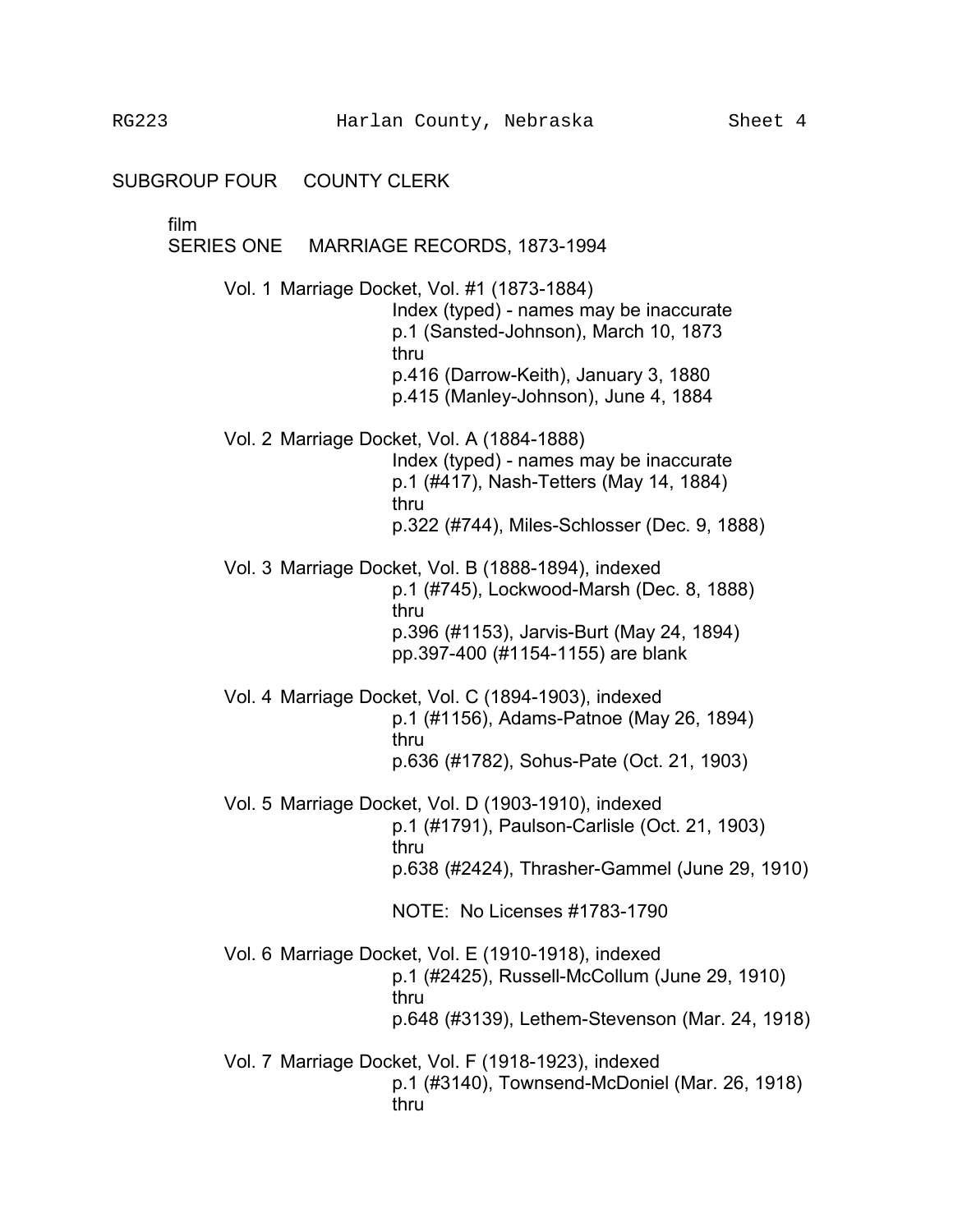p.424 (#4316), Blanchard-Lantis (Aug. 2, 1923) pp.425-640 are blank

Vol. 8 Marriage Docket, Vol. G (1923-1936), indexed p.1 (#1), Peterson-Farlane (Aug. 4, 1923) thru p.575 (Rademacher-Silvey), December 25, 1936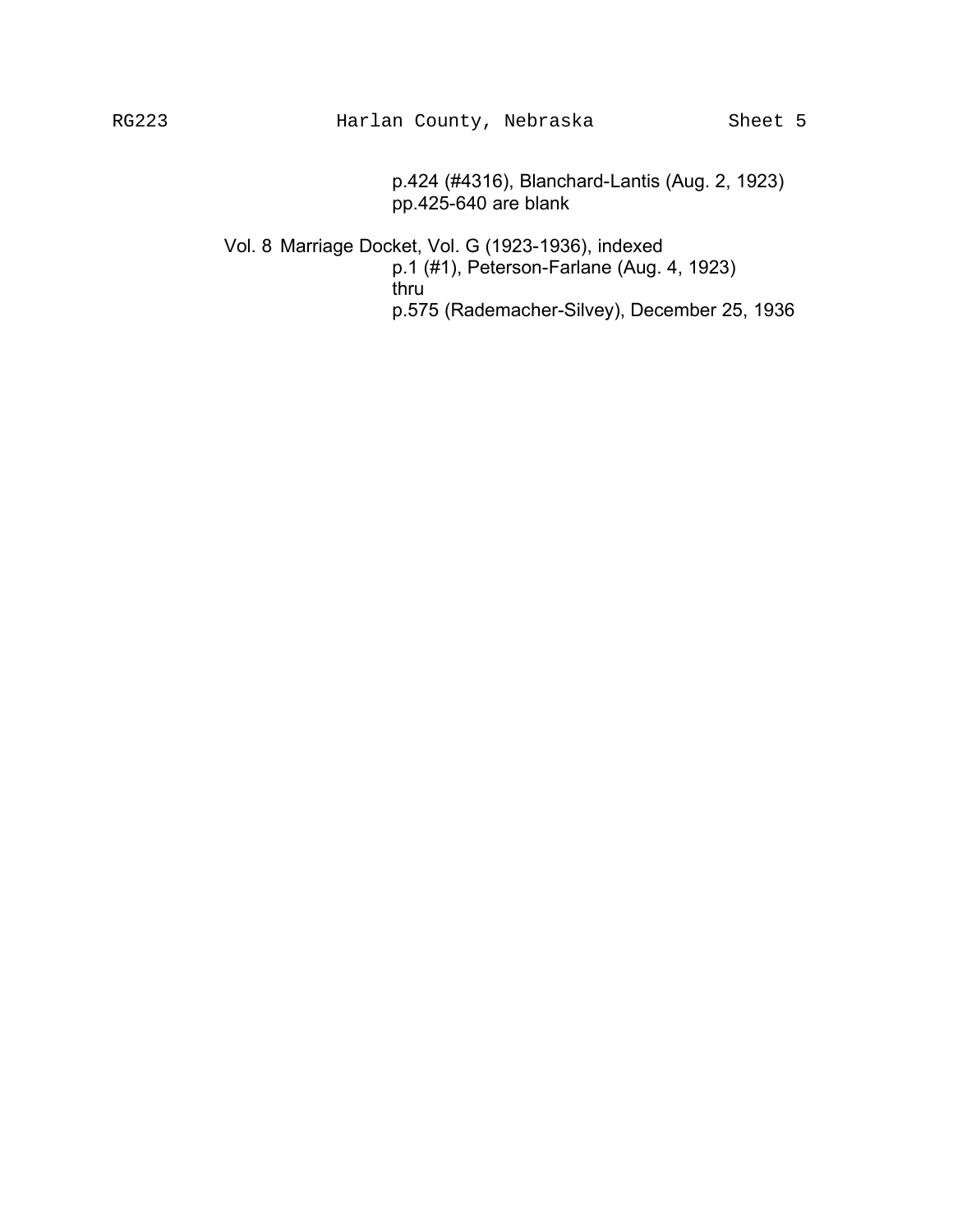#### SUBGROUP FOUR COUNTY CLERK

# film

# SERIES ONE MARRIAGE RECORDS (cont)

Vol. 9 Marriage Docket, Vol. H (1937-1953), indexed p.1 (#576), Linden-Helfrich (Jan. 23, 1937) thru p.697 (no #), Griffin-Roy (Dec. 31, 1953)

- Vol. 10 Marriage Docket, Vol. I (1954-1973), indexed p.I-01 (Cook-Haussler), January 28, 1954 thru p.I-715 (Arnold-Daniels), April 22, 1973
- Vol. 11 Marriage Docket, Vol. J (1973-1987), indexed p.J-01 (Hammond-Howsden), April 30, 1973 thru p.J-024-433 (December 30, 1986)
- Vol. 12 Index to Marriages, 1987-1994 "A" (Allen, Margaret Louise) thru "Z" (Zerr, Debra Elaine) NOTE: Index is by brides and grooms
- Vol. 13 Marriage Licenses & Certificates (loose) p.1 (51-87-00001), January 15, 1987 thru p.136 (51-94-00136), March 11, 1994

## NSHS HAS ON MICROFILM:

film

SERIES ONE MARRIAGE RECORDS - MICROFILM RECORD MP4219

NOTE: Microfilm was produced by the Genealogical Society of Utah in 1994 with cooperation of the Nebraska State Historical Society and the county clerk.

| Roll #1            | Item #1 - Marriage Docket, Vol. #1      |
|--------------------|-----------------------------------------|
| 776 pp.            | Index (typed) - names may be inaccurate |
| 695 Exp.           | p.1 (Sansted-Johnson), March 10, 1873   |
| <b>GSU Project</b> | thru                                    |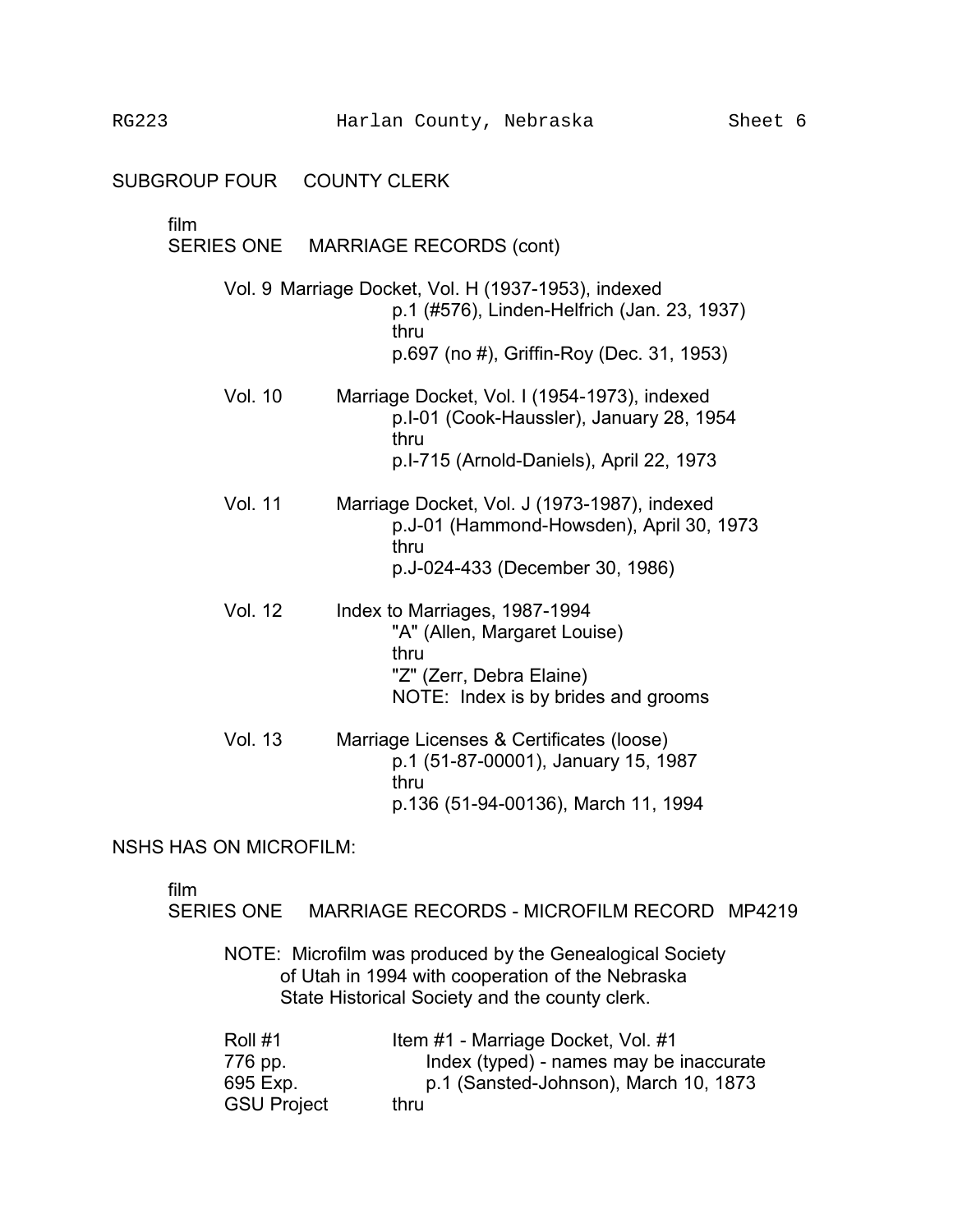#26,364 Item #2 - Marriage Docket, Vol. A p.322 (#744), Miles-Schlosser, Dec. 9, 1888

NOTE: Illegible & poor copy documents on microfilm - Contact the county clerk for copies from the original record.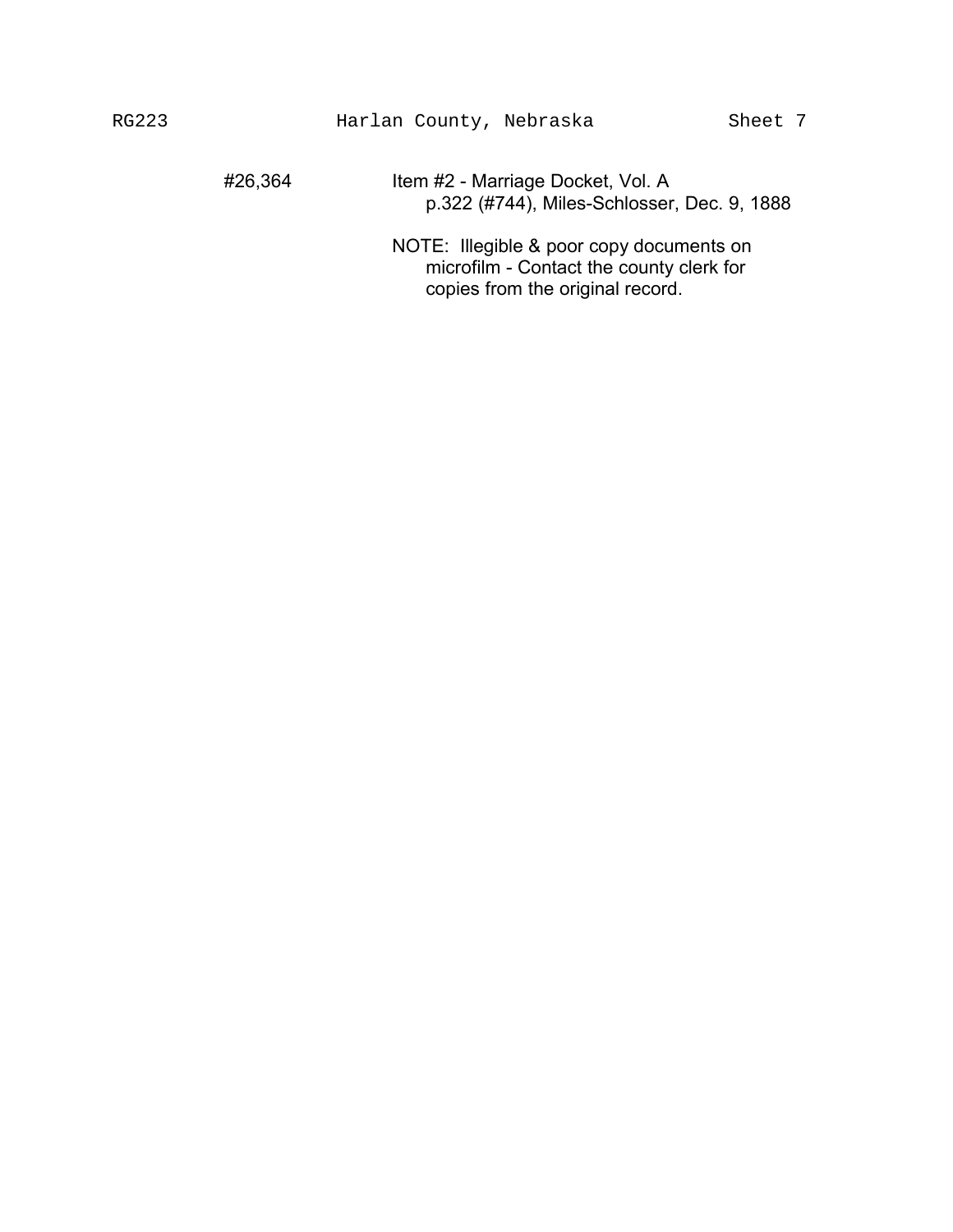# SUBGROUP FOUR COUNTY CLERK

film

# SERIES ONE MARRIAGE RECORDS - MICROFILM RECORD MP4219

| Roll #2<br>1561 pp.<br>864 Exp.<br><b>GSU Project</b><br>#26,365 | Item #1 - Marriage Docket, Vol. B<br>Index $(A-Z)$ , and<br>p.1 (#745), Lockwood-Marsh (Dec. 8, 1888)<br>thru<br>Item #3 - Marriage Docket, Vol. D<br>p.371 (#2157), Jones-Case (June 12, 1907)<br>NOTE: Vol. B, pp. 397-400 (#1154-55) void |
|------------------------------------------------------------------|----------------------------------------------------------------------------------------------------------------------------------------------------------------------------------------------------------------------------------------------|
| Roll #3                                                          | NOTE: No Licenses or Certificates, #1783-1790<br>Item #1 - Marriage Docket, Vol. D cont.                                                                                                                                                     |
| 968 pp.<br>374 Exp.<br><b>GSU Project</b>                        | p.370 (#2156), Farrar-Payne (June 10, 1907)<br>thru<br>Item #2 - Marriage Docket, Vol. E                                                                                                                                                     |
| #26,366                                                          | p.648 (#3139), Lethem-Stevenson (3/24/1918)<br>NOTE: Illegible or poor copy documents on                                                                                                                                                     |
|                                                                  | microfilm - Contact the county clerk for<br>copies from the original record.                                                                                                                                                                 |
| Roll #4<br>1448 pp.<br>1006 Exp.<br><b>GSU Project</b>           | Item #1 - Marriage Docket, Vol. F<br>Index $(A-Z)$ , and<br>p.1 (#3140), Townsend-McDoniel, (3/26/1918)<br>thru                                                                                                                              |
| #26,367                                                          | Item #3 - Marriage Docket, Vol. H<br>p.290 (#290), Mussman-Knipchild (7/11/1943)                                                                                                                                                             |
|                                                                  | NOTE: Vol. F, pp. 425-640 were blank<br>and not microfilmed.<br>NOTE: Vol. G, p.576 is blank                                                                                                                                                 |
| Roll #5<br>1446 pp.<br>1583 Exp.                                 | Item #1 - Marriage Docket, Vol. H cont.<br>p.290 (#290), Mussman-Knipchild (7/11/1943)<br>thru                                                                                                                                               |
| <b>GSU Project</b><br>#26,368                                    | Item #3 - Marriage Docket, Vol. J<br>p.J-220 (Skiles-Bertrand), Dec. 29, 1979                                                                                                                                                                |
| Roll #6<br>939 pp.                                               | Item #1 - Marriage Docket, Vol. J cont.<br>p.J-220 (Skiles-Bertrand), Dec. 29, 1979                                                                                                                                                          |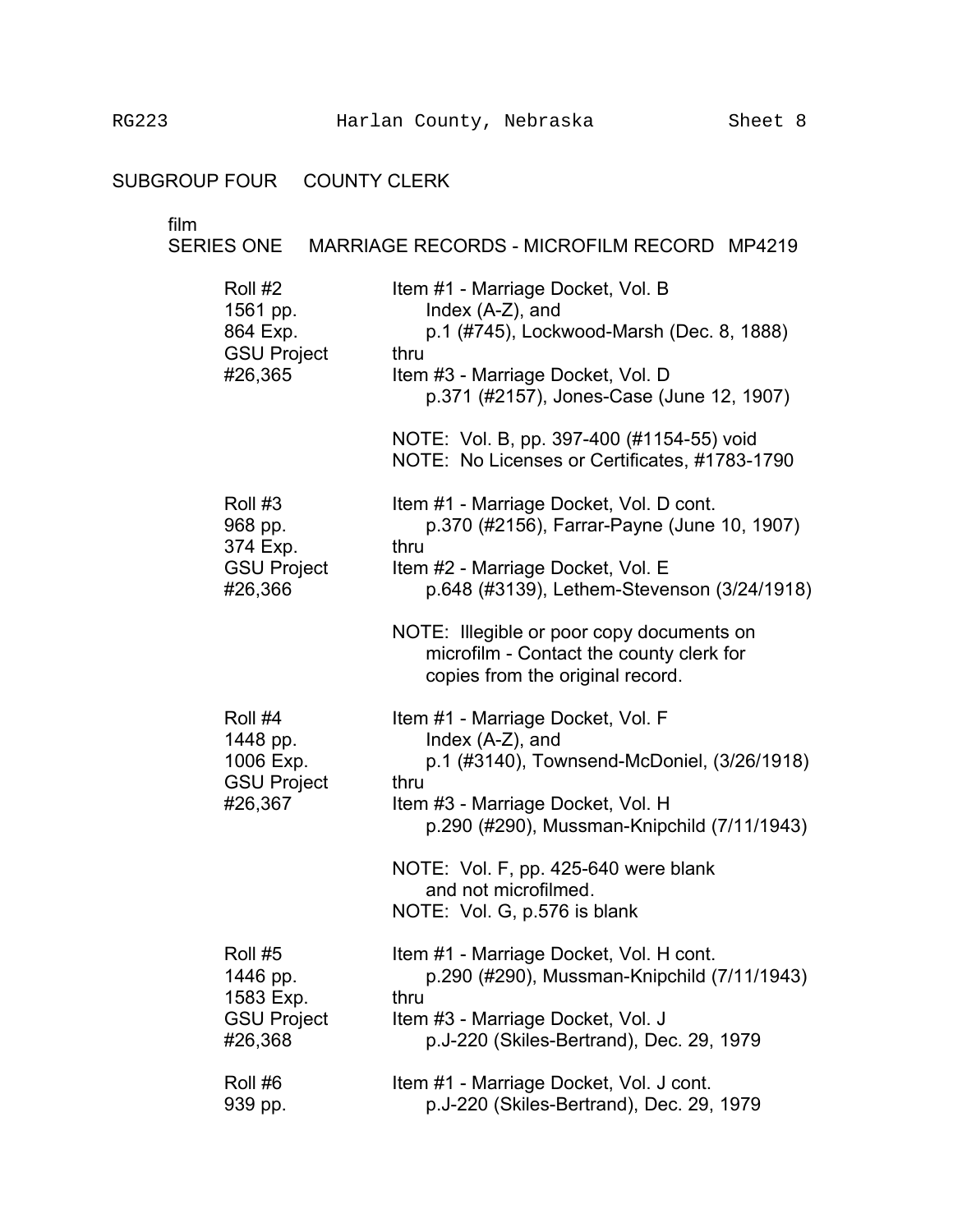| thru                                       |
|--------------------------------------------|
| Item #3 - Marriage Licenses & Certificates |
| 51-94-00136 (March 11, 1994)               |
|                                            |

NOTE: Item #2 - Index to Marriages, 1987-1994 retaken immediately following first filming to include missed pages & correct dates.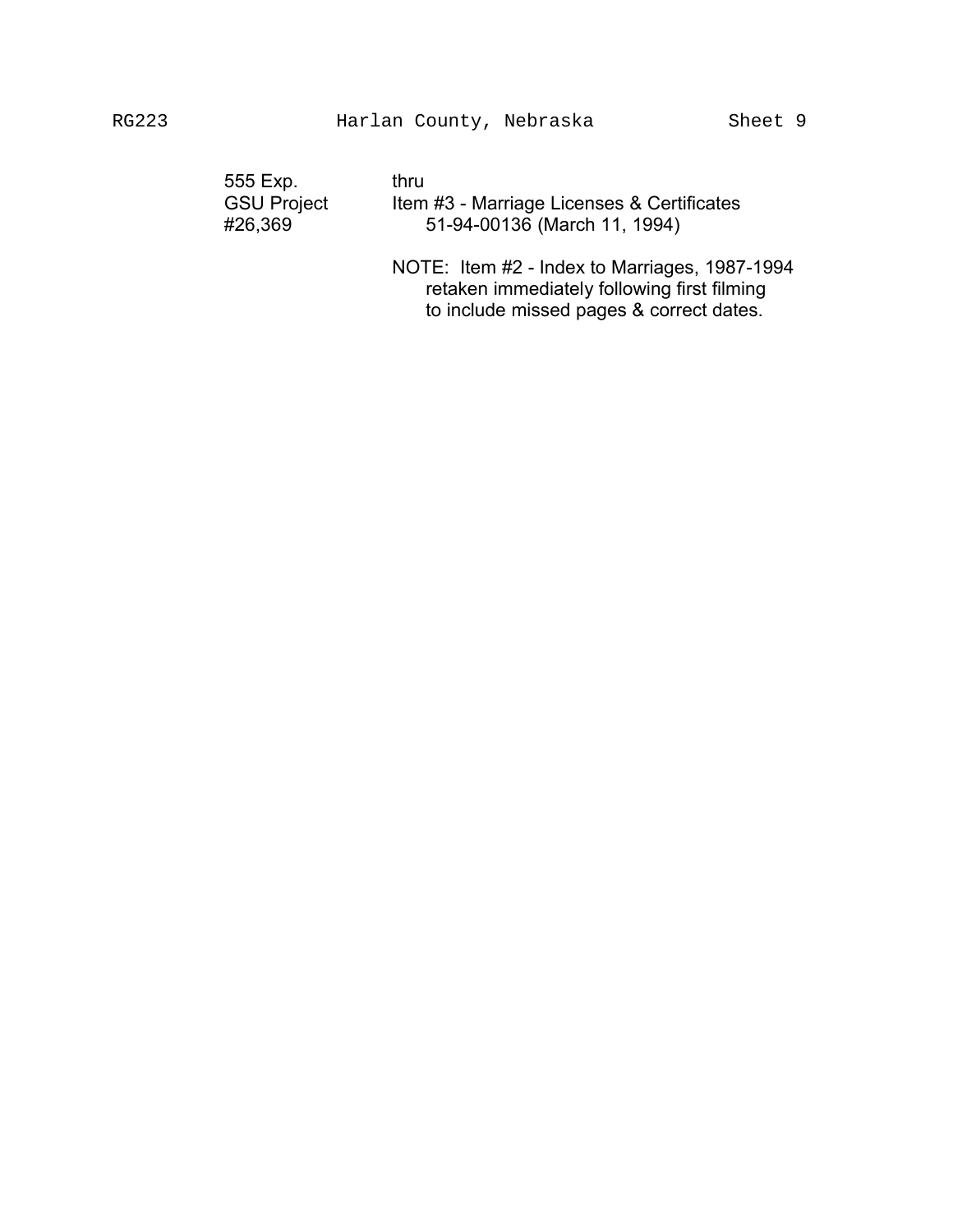#### SUBGROUP FIVE REGISTER OF DEEDS

There are currently no records in storage at the State Archives for the office of Harlan County Register of Deeds.

#### SUBGROUP SIX COUNTY COURT, 1876-1905

film

SERIES ONE JUSTICE OF THE PEACE DOCKETS, 1876-1905

v.1 Justice Docket - Molaley/Orleans pct, 1876-1887 Index, A-Z, Civil and Criminal cases

> p.1 - Marriage Register, July 1877 - Dec. 1886 pp.2-4 BLANK p.5 - Estray Register, 1880 pp.6-24 BLANK p.25 - A. C. Watson, Justice M.E. Church, Republican City v. John M. Roberts January 20, 1876 thru p.37 - Hastings v. Meridon, Oct. 15, 1879 p.38, Orleans Precinct, Eugene F. Jones, Justice November 9, 1885 thru

- p.103 Hartsough v. Banks, November 9, 1886
- p.104 William A. Leet, Justice Robinson v. Gaudie, December 7, 1886 thru
- p.117 State v. John Doe, January 8, 1887
- v.2 Justice Docket Albany precinct, 1888-1905
	- p.1 Martin A. Fulk, Justice, Nov. 23, 1888 thru p.27 - December 28, 1892 NOTE: See also loose documents at end of reel LOOSE DOCUMENTS:

November 1888, Glazier v. Reedy, Fulk JP July 1900 - Lewis Johnson, JP Feb.-Mar. 1905 - Peter Bergquist, JP

film

SERIES ONE JUSTICE DOCKETS - MICROFILM RECORD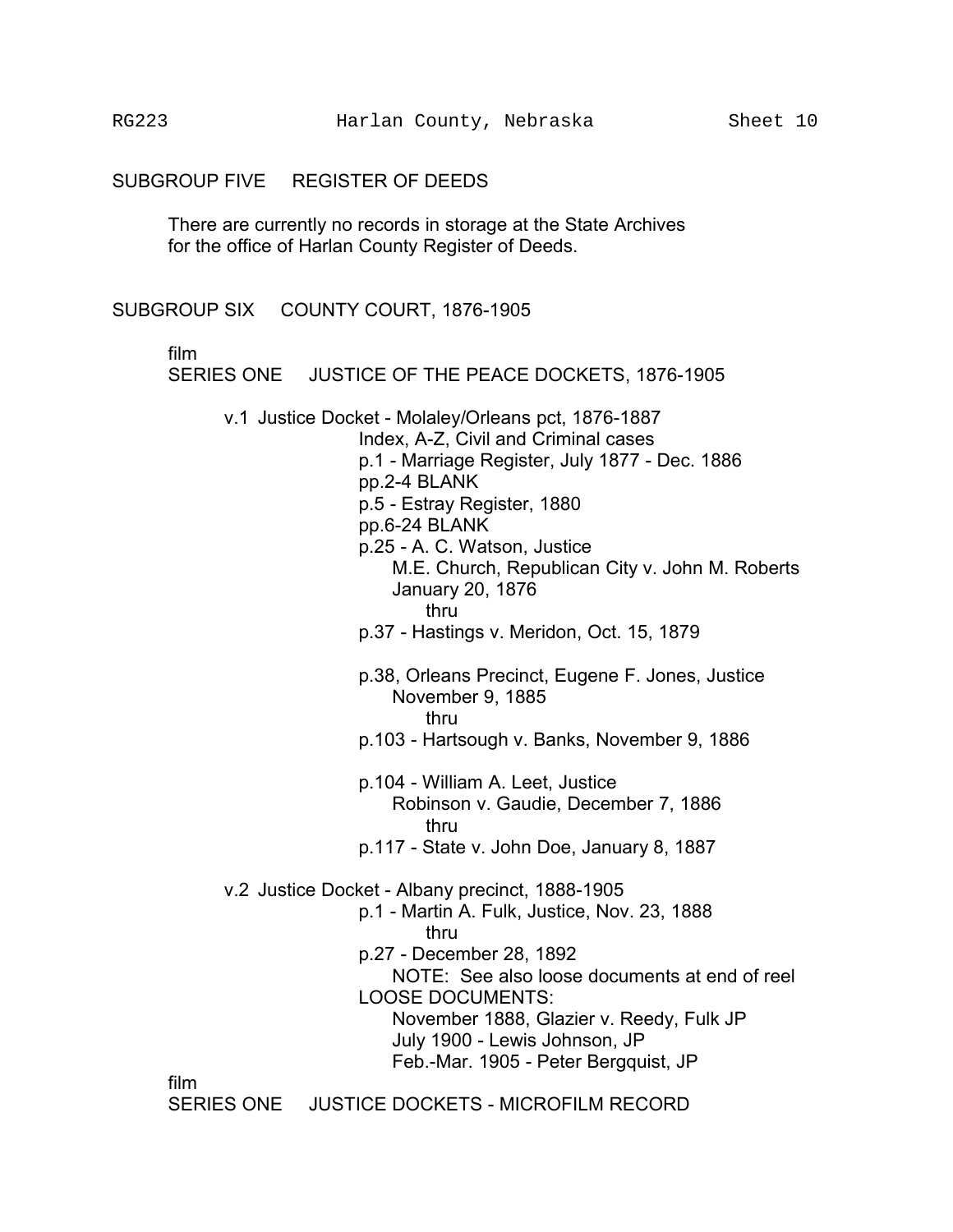| Roll #1   | Vol. #1, Justice Docket - Orleans pct.        |
|-----------|-----------------------------------------------|
| 269 pp.   | Index, and p.1 - Marriage Register, 1877-1886 |
| 140 shots | thru                                          |
| 9/30/1974 | Vol. #2, Justice Docket - Albany pct.         |
| #15,362   | Loose documents, Feb.-March 1905              |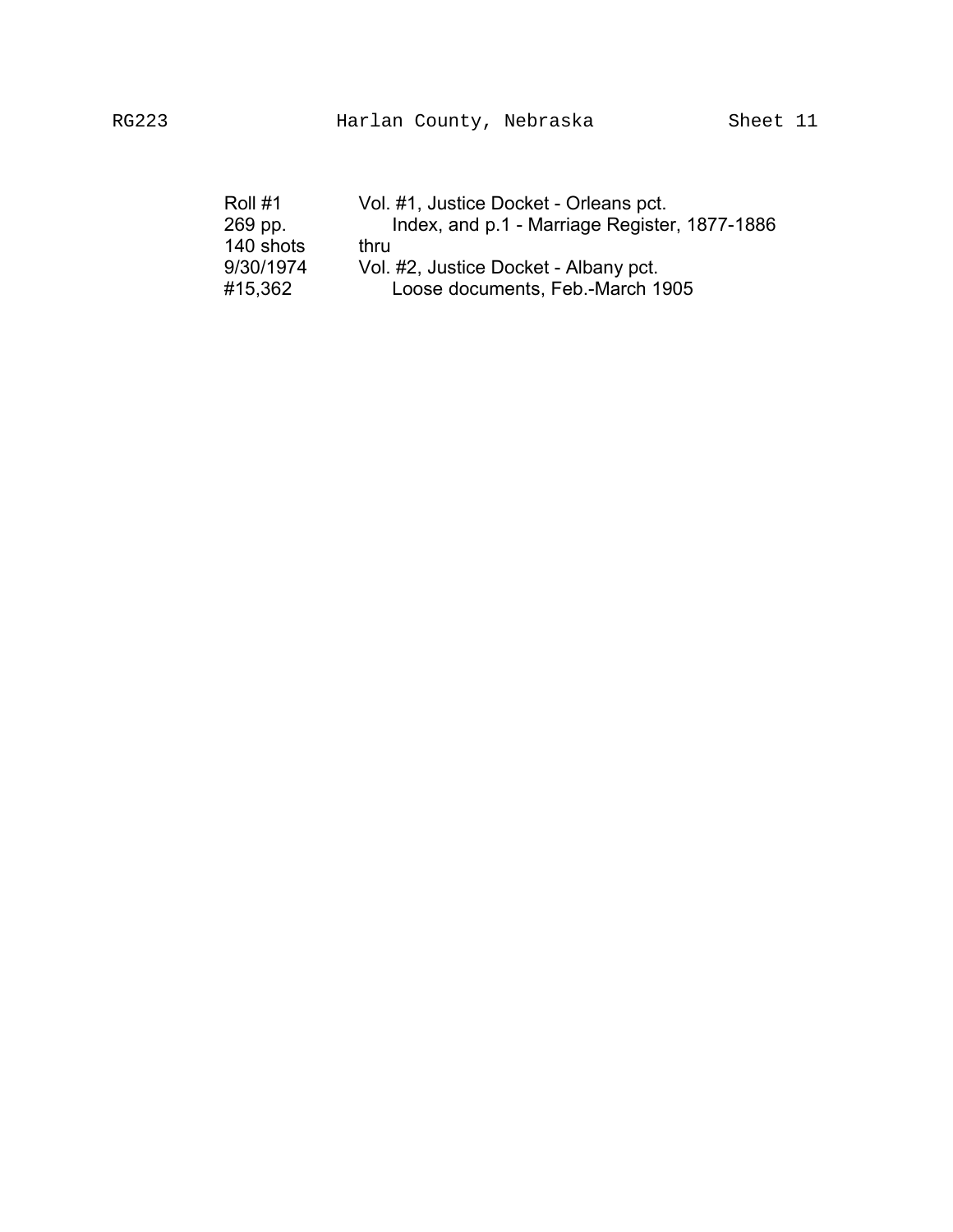# SUBGROUP SEVEN DISTRICT COURT

There are currently no records (including Naturalizations) in storage at the State Archives for Harlan County District Court.

SUBGROUP EIGHT SUPERINTENDENT OF SCHOOLS

There are currently no records in storage at the State Archives for the office of Harlan County Supt. of Schools.

SUBGROUP NINE SCHOOL DISTRICTS, 1877-1919

film �

SERIES ONE SCHOOL DISTRICT #35, Alma, 1877-1919

- v.1 � Director's Record, June 1883 May 1908 Annual Minutes, Apr. 2, 1877 - Nov. 27, 1893 School Officials list, Apr. 1877 - June 1895 Annual Minutes, June 24, 1895 - June 1898 Orders Drawn, 1879 - May 1908 Treasurer's Bonds, 1880-1895 School Brd Minutes, 1883 Teachers' Contracts, 1878-1887, 1892 Book Lists, 1885 Fiscal Records, Apr. 1879 - Oct. 1893 School Bonds, 1877-1889 Annual Reports, 1877-1884 School Census, 1877-1890
- v.2 � Director's Record, 1898 June 1908 Annual Minutes, June 1899 - June 1908 Orders Drawn, 1898 - June 1907 Treasurer's Report, 1903 - June 1907 Map & History, 1898 School Officials list, 1902-1908 Teachers' Contracts, 1899-1904 Annual Reports, 1900-1903
- v.3 Director's Record, 1908-1919 Annual Minutes, 1908 - June 1914 School Officials list, 1908-1909 Annual Minutes, June 1915 - June 1919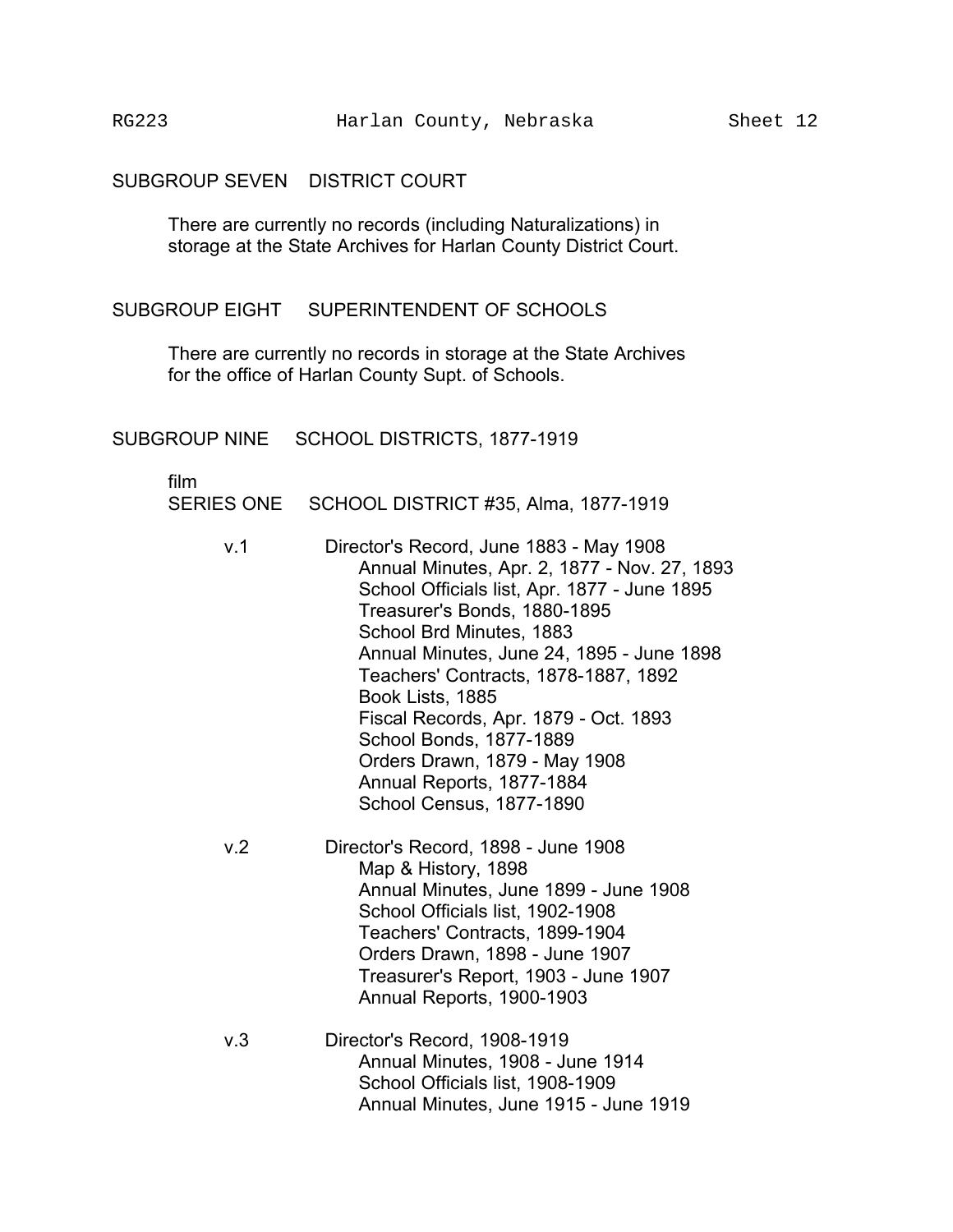Special Board Meeting, Nov. 19, 1909 (p.37) � Teachers' Contracts, 1908-1913 � Teachers' Register, 1908-1912 � Orders Drawn, Sept. 1908 - Apr. 1917 � Fiscal Records, Sept. 1908 - Apr. 1914 Annual Reports, 1909-1916